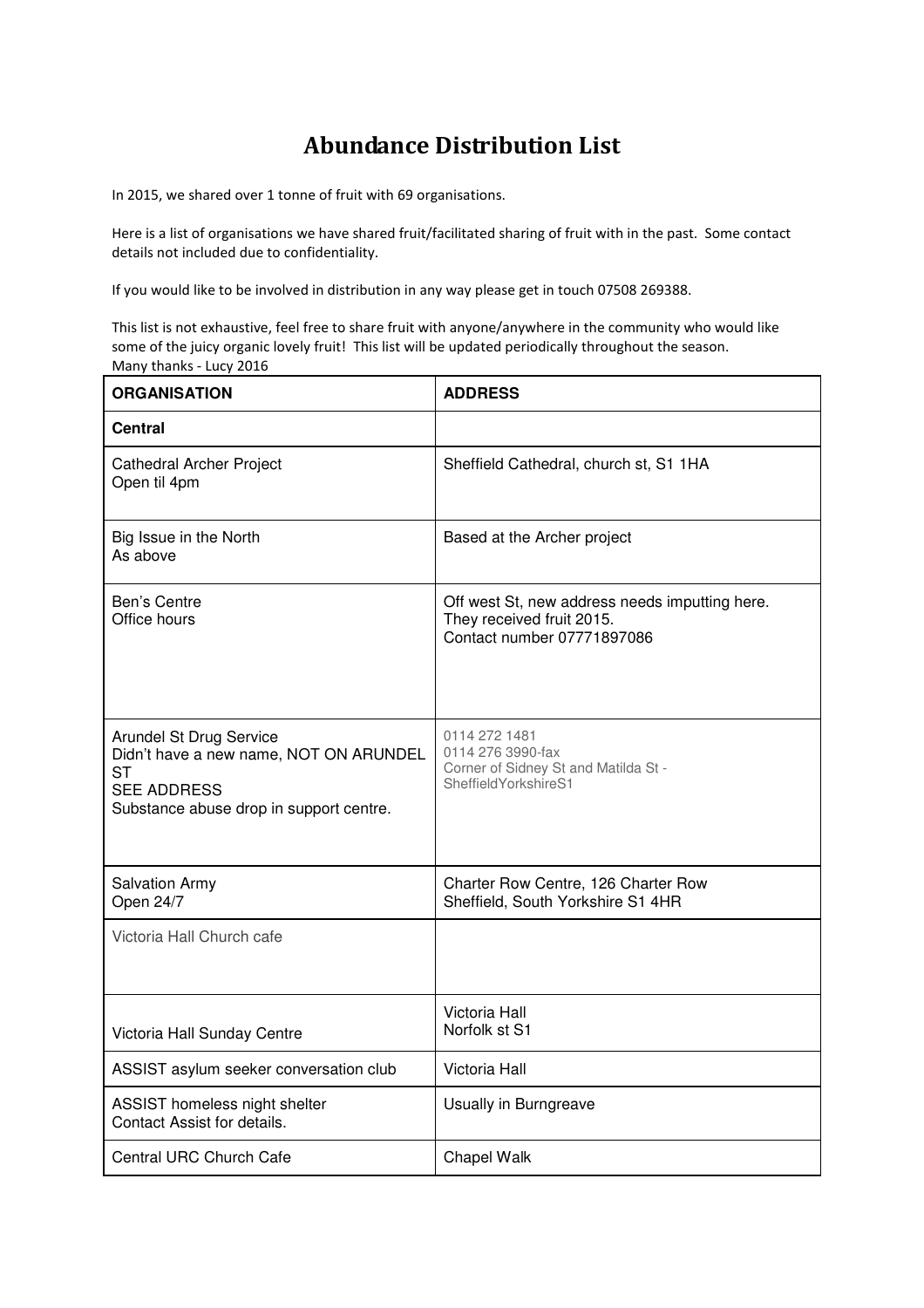| Central Library                                                                        | Surrey st                                                                                                                                                                                         |
|----------------------------------------------------------------------------------------|---------------------------------------------------------------------------------------------------------------------------------------------------------------------------------------------------|
| <b>St Wilfrid's Centre</b>                                                             | 524 queens rd                                                                                                                                                                                     |
| <b>Grace Owen Nursery</b>                                                              | <b>Mandy Foster</b><br>Park Hill flats, Hague Hill, S2 5SB                                                                                                                                        |
| Emmaus homeless centre                                                                 | <b>Blast Lane</b><br><b>S47TA</b>                                                                                                                                                                 |
| Mental Health Action Group Sheffield<br>(MHAGS)                                        | 40-42 Creswick St<br><b>S6 2TN</b>                                                                                                                                                                |
| Jesus Centre Food Bank                                                                 | Broomspring Lane, Broomhall.                                                                                                                                                                      |
| SCC Learning disabilties day service                                                   | Various venues, passed on by Lucy                                                                                                                                                                 |
| SVP vulnerable/lonely adults                                                           | Various venues, passed on by Lucy                                                                                                                                                                 |
| St Mary's Church                                                                       | <b>Bramall Lane</b><br>0114 2230223<br>0114 2724987<br>Sue Green is the person to ask for, lovely lady,<br>catering and venue manager. Lindsay and Rebecca<br>are the lovely ladies on reception. |
| Woodcraft group                                                                        | South- do not have a contact.                                                                                                                                                                     |
| The Real Junk Food Project Cafe                                                        | Regather, Club Garden Rd, Sharrow. See facebook<br>for opening times of the cafe.                                                                                                                 |
| People For Places Supported Living. Press<br>the office intercom for access.           | Victoria Street, off West St, near Spa 1877                                                                                                                                                       |
| <b>Central East</b>                                                                    |                                                                                                                                                                                                   |
| Victoria Community cafe                                                                | Victoria Methodist Church, Stafford rd, S2 2SE                                                                                                                                                    |
| Salvation Army luncheon club<br>Also S2 food bank operates from here, prefer<br>eaters | Duke st, S2 5QP                                                                                                                                                                                   |
| Salvation army homeless breakfast                                                      | Duke st                                                                                                                                                                                           |
| Salvation army cafe church                                                             | Duke st                                                                                                                                                                                           |
| Holy family church                                                                     | East bank rd, Arbourthorne                                                                                                                                                                        |
| trampolining class (seven hills)                                                       |                                                                                                                                                                                                   |
| <b>South</b>                                                                           |                                                                                                                                                                                                   |
| <b>Highfield Library</b>                                                               | London Rd, S2 4NF                                                                                                                                                                                 |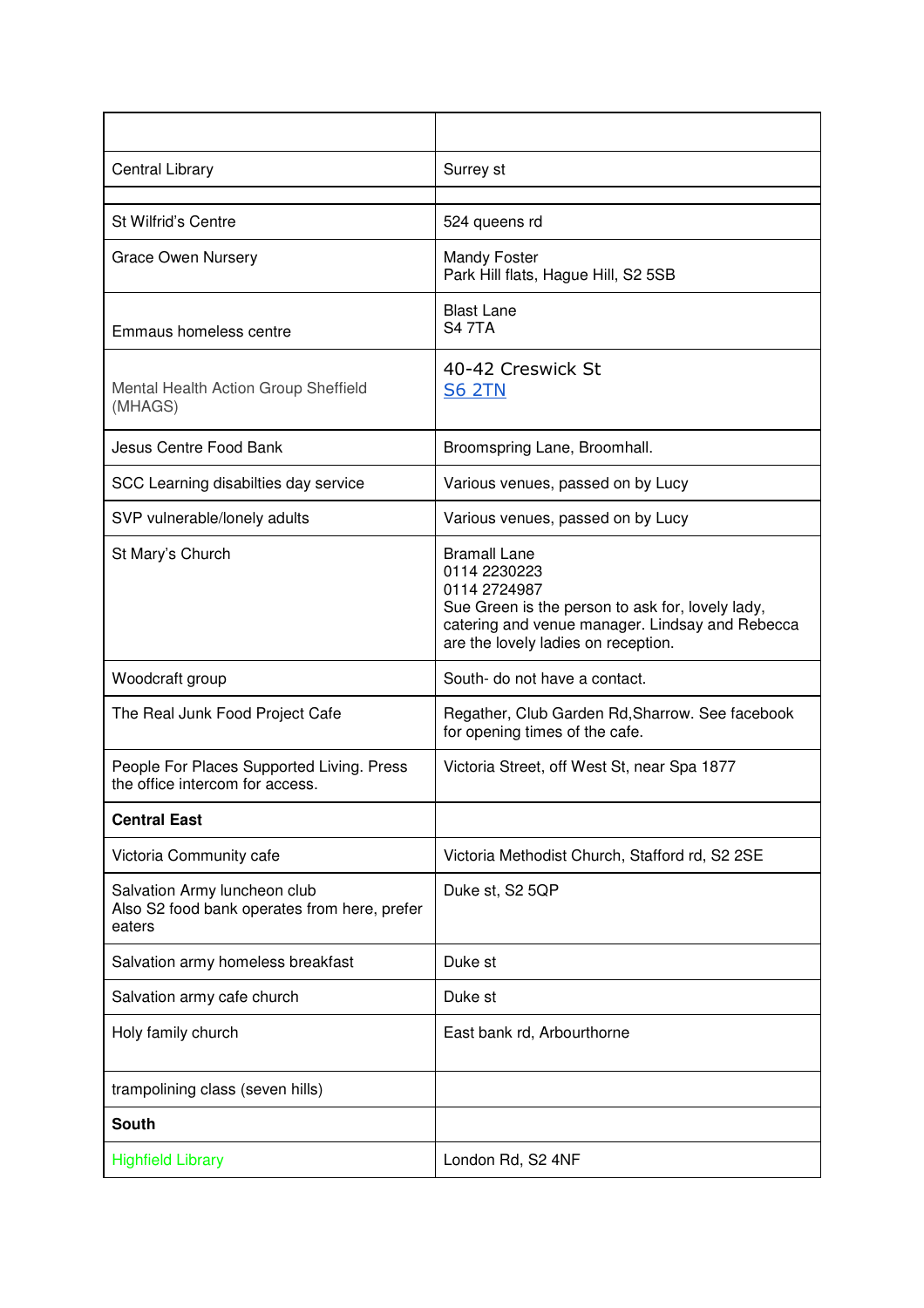| <b>Scallywags Nursery</b>                                                                                                                | Moncrieffe rd, Netheredge                                                       |
|------------------------------------------------------------------------------------------------------------------------------------------|---------------------------------------------------------------------------------|
| <b>Hamilton House Nursery</b>                                                                                                            | Montgomery rd                                                                   |
| Teddie's nursery                                                                                                                         | Kenbourne rd                                                                    |
| Highfield adventure playground                                                                                                           | <b>Mount Pleasant Park</b>                                                      |
| Ship Shape                                                                                                                               | <b>Sharrow Lane</b>                                                             |
| Sheffield Children's Centre                                                                                                              | Shoreham Street, Sheffield, S1 4SR                                              |
| <b>Sharrow Community Forum</b><br><b>OFTEN OPEN EVES</b><br>Need to ring before 5pm to see which eves<br>they are open and see about it, | Old Junior School<br>Southview rd, off Sharrow Lane                             |
| Learn For Life                                                                                                                           | London Rd                                                                       |
| Roundabout<br>Open eves, just speak to them.                                                                                             | 13-17 St Barnabas Road Sheffield S2 4TF                                         |
| Zimbabwe orphan preserves-need to check                                                                                                  | 8 Wake Rd                                                                       |
| Byron Rd, Sanctuary Carr Gomm Supported<br>Living<br>Ring first before 5pm to check.                                                     | 26 Byron Rd, Netheredge                                                         |
| Cemetery Rd Baptist church,<br>Lunch club                                                                                                | 11 Napier St, Entrance is here for the church hall and<br>for fruit deliveries. |
| Regather-Open Kitchen, Community<br>cooking/lunch club every Mon.                                                                        | Now operating from St Andrew's church Broomhall.                                |
| <b>South West</b>                                                                                                                        |                                                                                 |
| St Luke's Hospice-open in the eves, ring to<br>check.                                                                                    | Little Common Lane, s11                                                         |
| St Chads preschool-possible pick up?                                                                                                     | 54/56 Abbey Lane, S8 OGL                                                        |
| St Oswalds Lunch club for the elderly                                                                                                    | Bannerdale rd/ Abbeydale Rd-entrance on<br>Bannerdale Rd                        |
| <b>Heeley City Farm</b><br>They have a social cafe, every other Tue<br>from 6pm.                                                         | Richards Rd, Heeley                                                             |
| <b>Woodseats Methodist Lunch Club</b>                                                                                                    |                                                                                 |
| Endcliffe park cafe                                                                                                                      |                                                                                 |
| Strip the Willow                                                                                                                         |                                                                                 |
| St William's RC Church. Lunch club for the                                                                                               | Ecclesall Rd (next to the big Coop supermarket)                                 |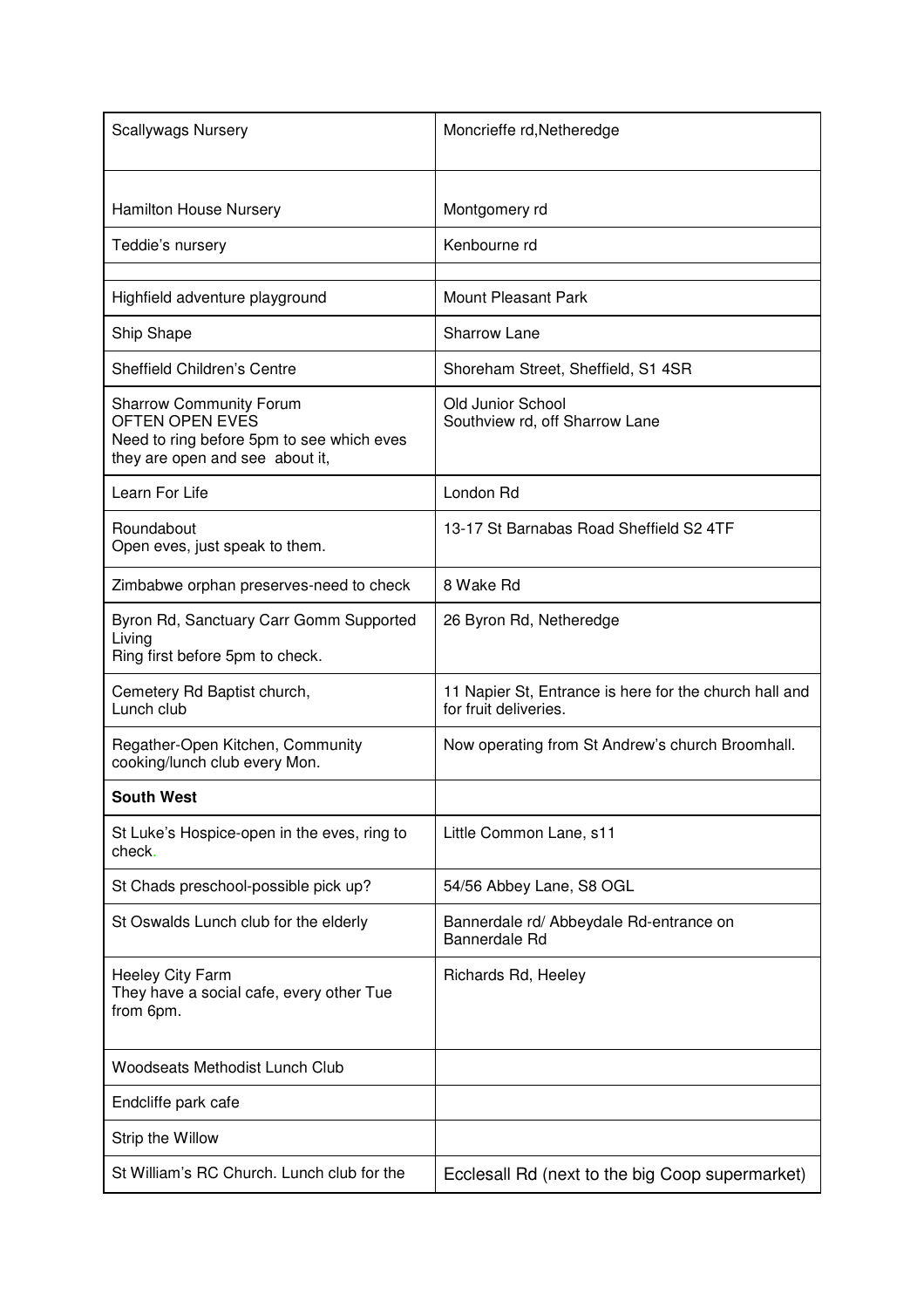| elderly, kids/youth groups/elderly befriending<br>happens from here.<br>Also donations taken for the Grace Food<br>Bank |                                                                  |
|-------------------------------------------------------------------------------------------------------------------------|------------------------------------------------------------------|
| <b>South East</b>                                                                                                       |                                                                  |
| Gleadless Valley Pk Nursery                                                                                             | Norton Avenue                                                    |
| Terminus cafe, which shared with Grace<br>Food Bank and Lowedges Community<br>Centre.                                   | Lowedges Rd,<br>in the group of shops.                           |
| <b>North Central</b>                                                                                                    |                                                                  |
| Burngreave Sure start                                                                                                   | Address: Burngreave Children's Centre 19 Spital<br><b>Street</b> |
| The Furnival                                                                                                            | 199 Verdon Street, Burngreave, S3 9QQ                            |
| Nomad Supported Living                                                                                                  | Office on Burngreave Rd, i don't know any more<br>details-Lucy   |
| Sage Greenfingers                                                                                                       | Plot on Grimesthorpe Allotments                                  |
| <b>North</b>                                                                                                            |                                                                  |
| <b>First Start Children's Centre</b>                                                                                    | 441 Firth Park Road<br>Sheffield<br>S5 <sub>6HH</sub>            |
| The Old Library                                                                                                         | Firth Park rd                                                    |
| <b>SAFAR the Greens rehab</b>                                                                                           | L.Siddons<br>The Greens 40-44 Southey Avenue, S5 7NN             |
| <b>Healthy Cross</b>                                                                                                    | 49 Southey Avenue,<br><b>S5 7NN</b>                              |
| The Meadow                                                                                                              | 349 Shirecliffe rd<br>S <sub>5</sub>                             |
| Pitsmoor Lunch Club                                                                                                     |                                                                  |
| <b>Hope Community Allotment</b>                                                                                         | Wincobank                                                        |
| <b>South East (S20)</b>                                                                                                 |                                                                  |
| Hi 5's                                                                                                                  | Community and other groups/projects                              |
| Birley Spa Lunch ClubNot specified                                                                                      |                                                                  |
| The limes community centre                                                                                              | Luncheon club every fri for 40+ people                           |
| Waterthorpe primary/emmanuel junior<br>schools                                                                          | Thorpe drive                                                     |